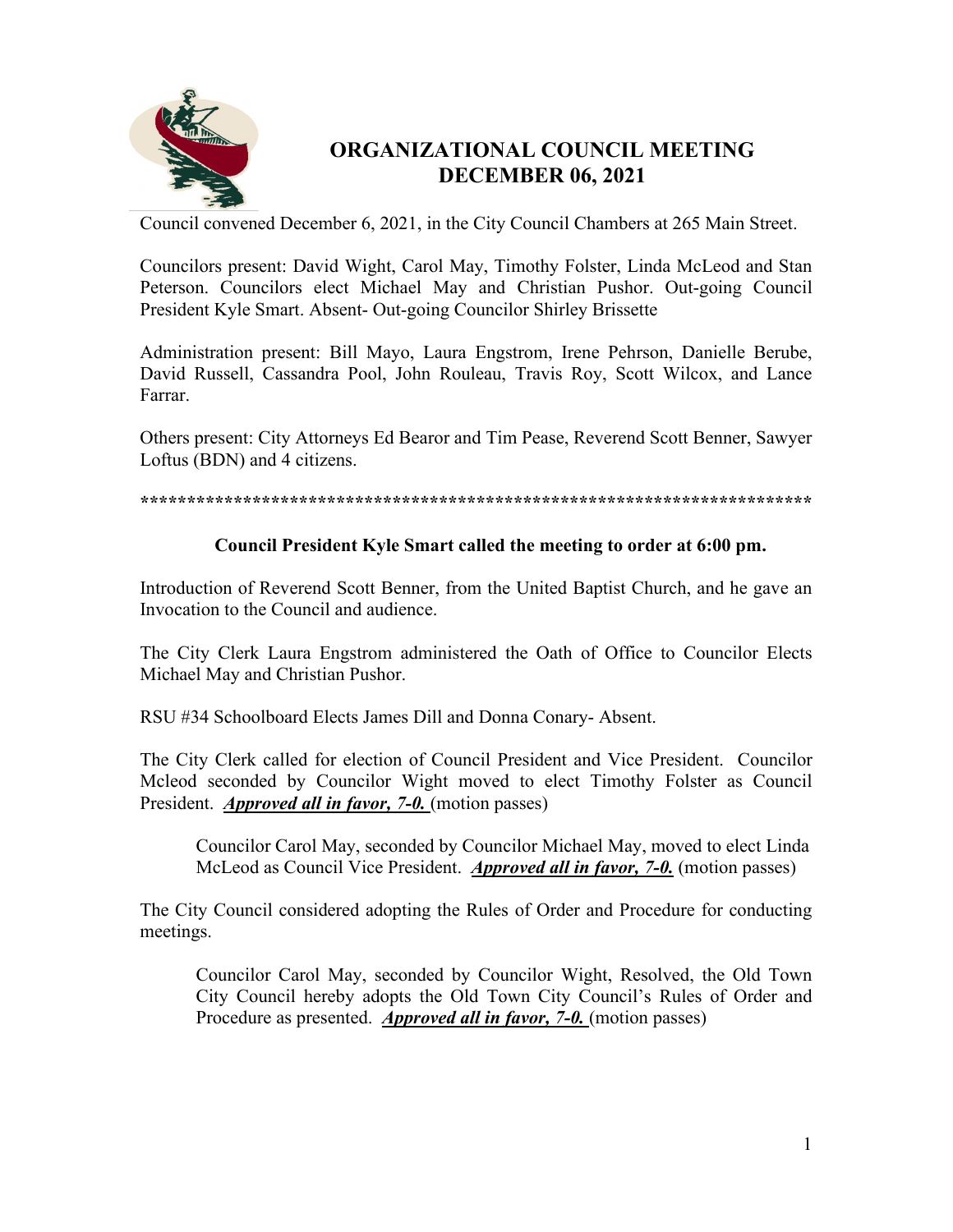

**City of Old Town Regular Council Meeting Minutes December 08, 2021**

Council convened December 08, 2021, in the Old Town City Council Chambers, 265 Main Street.

Councilors present: David Wight, Carol May, Timothy Folster, Linda McLeod and Stan Peterson. Councilors elect Michael May and Christian Pushor. Out-going Council President Kyle Smart. Absent- Outing Councilor Shirley Brissette

Administration present: Bill Mayo, Laura Engstrom, Irene Pehrson, Danielle Berube, David Russell, Cassandra Pool, John Rouleau, Travis Roy, Scott Wilcox, and Lance Farrar.

Others present: City Attorneys Ed Bearor and Tim Pease, Reverend Scott Benner, Sawyer Loftus (BDN) and 4 citizens.

Council President Folster called the meeting to order at 6:10 p.m.

## **Approval of the Minutes:**

Resolved, the Old Town City Council hereby approves as presented the Nov. 15, 2021, Economic, Finance and Special Council Committee meeting minutes.

*Motion made by Councilor Wight, seconded by Councilor McLeod. Approved, all in favor, 7-0 (motion passes)*

# **Petitions, Communications, and Citizens' Requests**

#### **Reports**

- A. Council President
- B. Standing Committees

 Finance, Public, Administrative & Economic Services Landfill, Legislative, Sewer, Airport & Housing sub-committees

#### C. City Councilor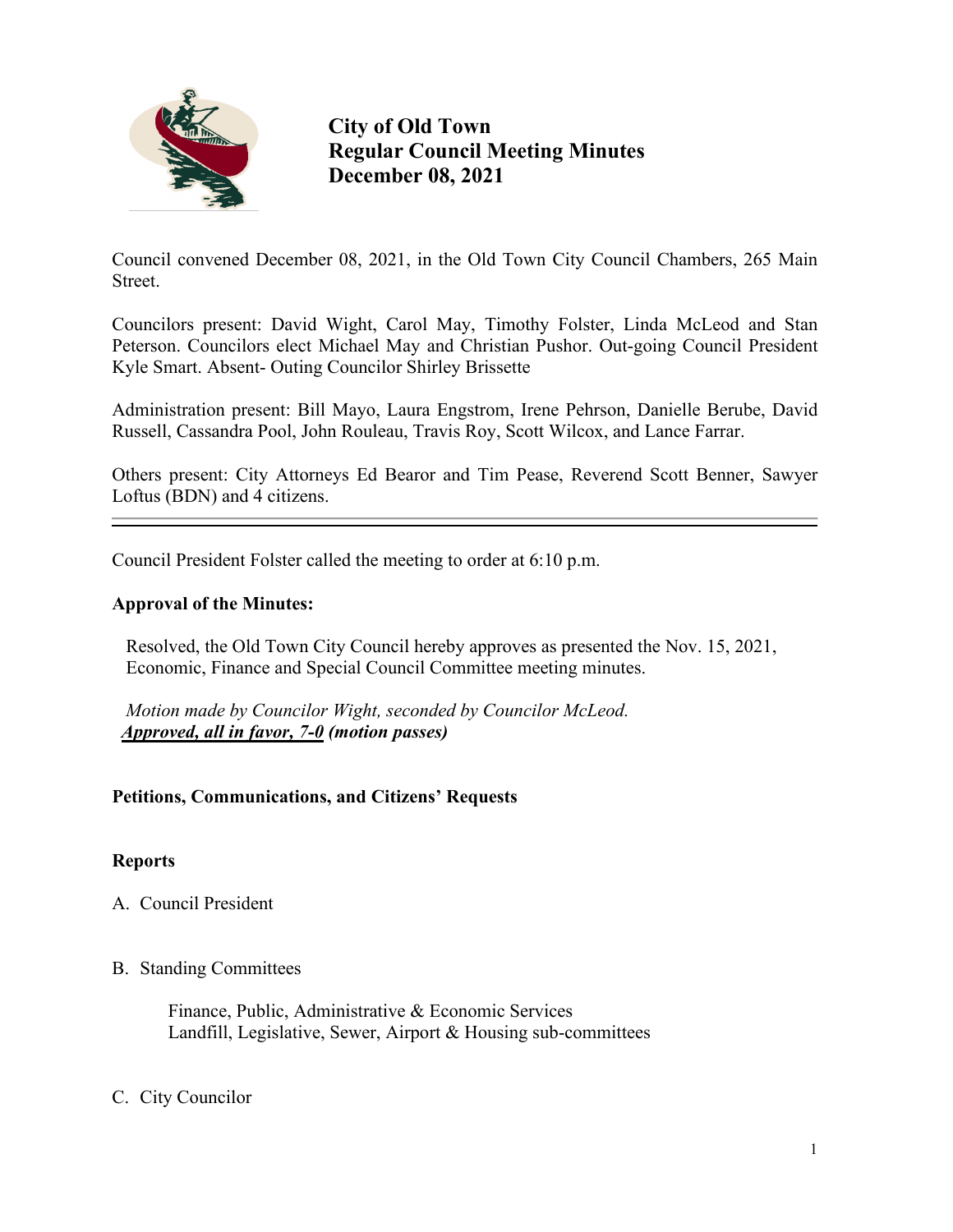# D. City Attorney

E. Special Committees

# F. City Manager

City Manager Bill Mayo updated the City Council on the following items:

- Light the Night postponed until 12/10/2021 due to weather
- Stillwater Corridor (downtown traffic lights) Spring 2022
- Final draft bid documents on Stillwater bridge project done. Will be going out to bid in the next couple weeks.
- Paving
- Ottelco fiber, additional 39 miles of fiber
- American Recovery Act funds. Will be bringing projects to the council for review.
- City Pool report by Sampson Weston coming out soon
- Cemetery drainage, St Joseph, and Lawndale
- Potential project at the "Old" Old Town Canoe Site by the Fire/police station

## **Consent Agenda**

## **Public Hearings and Second Reading of Ordinances**

## **Old Business**

#### **New Business:**

 The City Council considered approving support of EMDC to form a Regional Planning Commission (RPC) to serve Penobscot and Piscataquis counties, and to appoint two representatives to serve a 2-year term on an RPC Advisory Committee.

 Councilor Wight, seconded by Councilor May, Resolved, the Old Town City Council herby approves support of EMDC to form a Regional Planning Commission (RPC) to serve Penobscot and Piscataquis counties, and to appoint two representatives to serve a 2-year term on an RPC Advisory Committee. The Council herby appoints EJ Roach, Director of Economic and Community Development, and David Russell, Code Enforcement Officer, to fill these advisory committee seats for a two-year term. *Approved all in favor, 7-0,* (motion passes)

# **Adjournment:**

Motion to adjourn at 6:25 pm made by Councilor Peterson, seconded by Councilor McLeod. *Approved, all in favor, 7-0,* (motion passes)

 **Respectfully submitted,** 

 **Laura Engstrom City Clerk -Old Town**